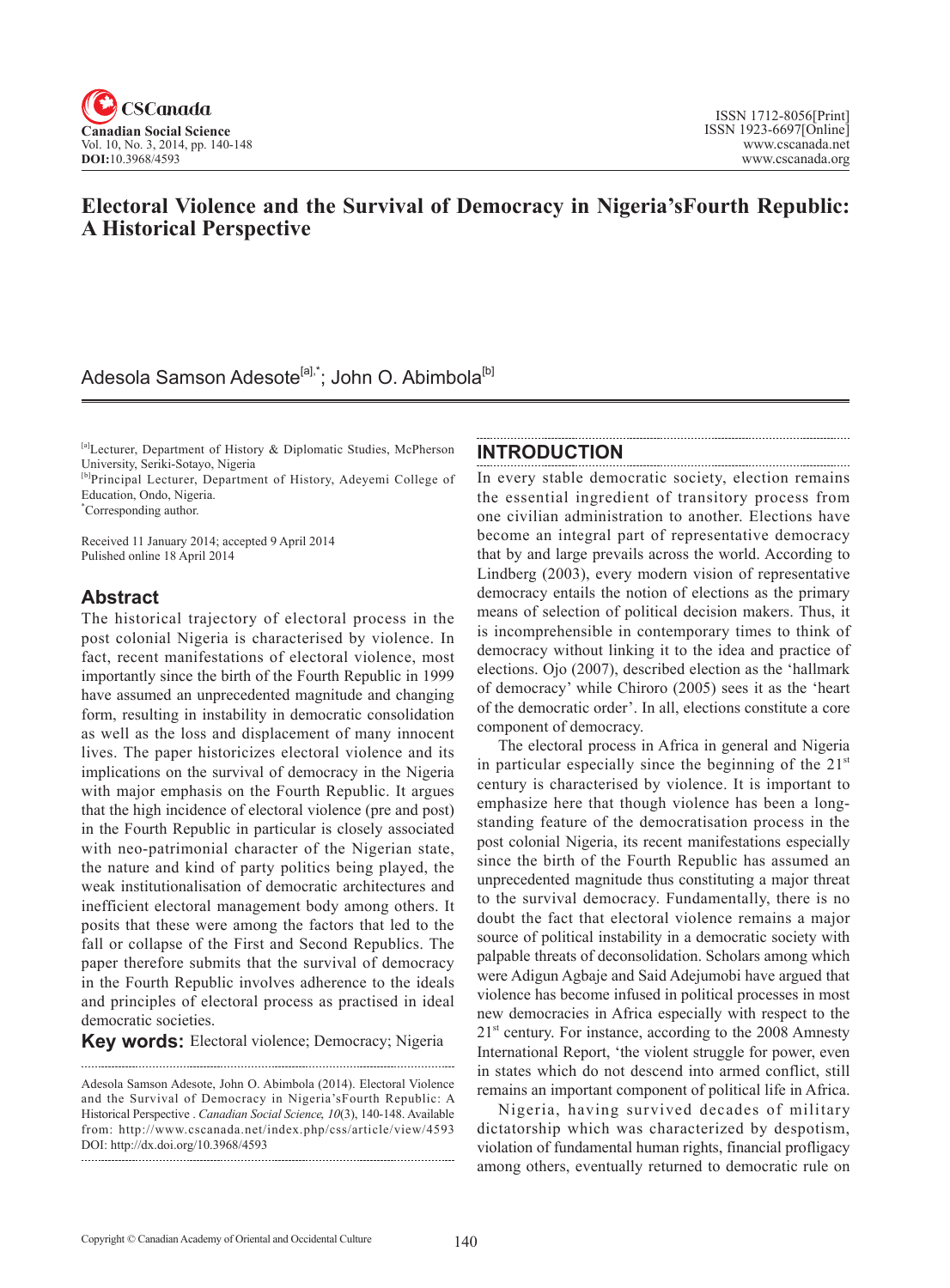May 29, 1999 which culminated in the birth of the Fourth Republic. The republic which started amidst great hope and expectations is yet to significantly convince the generality of the Nigerian populace its democratic success especially with respect to the conduct of free, fair and credible elections devoid of election violence (pre and post).

In fact, both at national and state levels, transition from one civilian administration to another since 2003 in particular has been very rough. This is noticeable in the various cases of electoral violence which has claimed several lives, displacement of innocent people and wanton destruction of property. The conduct of election since the birth of the fourth republic up to 2011 has been retrogressive rather than progressive. This work tends to interrogate electoral violence and the survival of democracy in Nigeria through historical approach. For the purpose of this discourse, the paper is divided into six parts. The first part is the introduction; second focuses on conceptual clarification; third deals with historical trajectory of electoral violence in Nigeria; the fourth part discusses electoral violence in the fourth republic; the fifth part examines electoral violence and the survival of democracy in the fourth republic while the sixth part is the conclusion.

## **1. CONCEPTUAL CLARIFICATION OF SOME TERMINOLOGIES**

In a discourse of this nature, it is very imperative to conceptualize some major key concepts. Among these concepts include, violence, electoral violence, election and democracy. First, the word violence has been viewed from different angles by different scholars from distinctive standpoints. Thus, for the purpose of this discourse, we are looking at violence in terms of both violation of human rights and social injustice. This paper therefore examined one major type of violence (electoral violence) that has greatly led to loss of lives, wanton destruction of property, massive displacement of innocent lives as well as threat to the survival of democracy in Nigeria's Fourth Republic.

#### **1.1 Violence**

According to Gilula & Daniels (1969) as cited in Wikipedia (2010), violence is 'destructive aggression'. This conceptualization of violence implies the use of physical force to injure persons or property; and this is the core of most definitions of violence. The World Health Organization defines violence as the intentional use of physical force or power, threatened or actual, against oneself, another person, or against a group or community that either results in or has a high likelihood of resulting in injury, death, psychological harm, mal-development or deprivation (WHO, 2002).

#### **1.2 Election**

Webster's Encyclopaedic Dictionary (2006) defines election as: "the act or process of organizing systematic

(s) election (permitting mass participation and method of choosing) a person or persons by vote for a public office position in which state authority is exercised". Roberts and Edwards (1991) cited in Omotola (2007) define election as: "A method for the selection of persons to fill certain offices through choices made by an electorate; those (citizens who are qualified to vote under the rules and procedures of the electoral system"

#### **1.3 Electoral Violence**

Fischer (2002) defines electoral violence (conflict) as any random or organized act that seeks to determine, delay, or otherwise influence an electoral process through threat, verbal intimidation, hate speech, disinformation, physical assault, forced "protection," blackmail, destruction of property, or assassination. Fischer's definition has been modified by Megan Reif (2010) as cited in Majekodunmi, R & Adejuwon, K.D (2012) where electoral violence is defined thus:

any spontaneous or organized act by candidates, party supporters, election authorities, voters, or any other actor that occurs during an electoral process, from the date of voter registration to the date of inauguration of a new government, that uses physical harm, intimidation, blackmail, verbal abuse, violent demonstrations, psychological manipulation, or other coercive tactics aimed at exploiting, disrupting, determining, hastening, delaying, reversing, or otherwise influencing an electoral process and its outcome.

Also, Igbuzor (2010) sees electoral violence as:

any act of violence perpetuated in the course of political activities, including pre, during and post election periods, and may include any of the following acts: thuggery, use of force to disrupt political meetings or voting at polling stations, or the use of dangerous weapons to intimidate voters and other electoral process or to cause bodily harm or injury to any person connected with electoral processes.

International Foundation for Election Systems (2011) defines electoral violence as "any violence (harm) or threat of violence (harm) that is aimed at any person or property involved in the election process, or at disrupting any part of the electoral or political process during the election period."

According to Albert (2007) electoral violence has to do with all forms of organized acts or threats – physical, psychological, and structural – aimed at intimidating, harming, blackmailing a political stakeholder before, during and after an election with a view to determining, delaying, or otherwise influencing an electoral process.

These above definitions of electoral violence typically captured the deeper nature and stages of electoral violence in Nigeria especially since the birth of the Fourth Republic in 1999.

#### **1.4 Democracy**

Democracy which started in Ancient Greek city state Anthen was derived from the Greek words "Demos"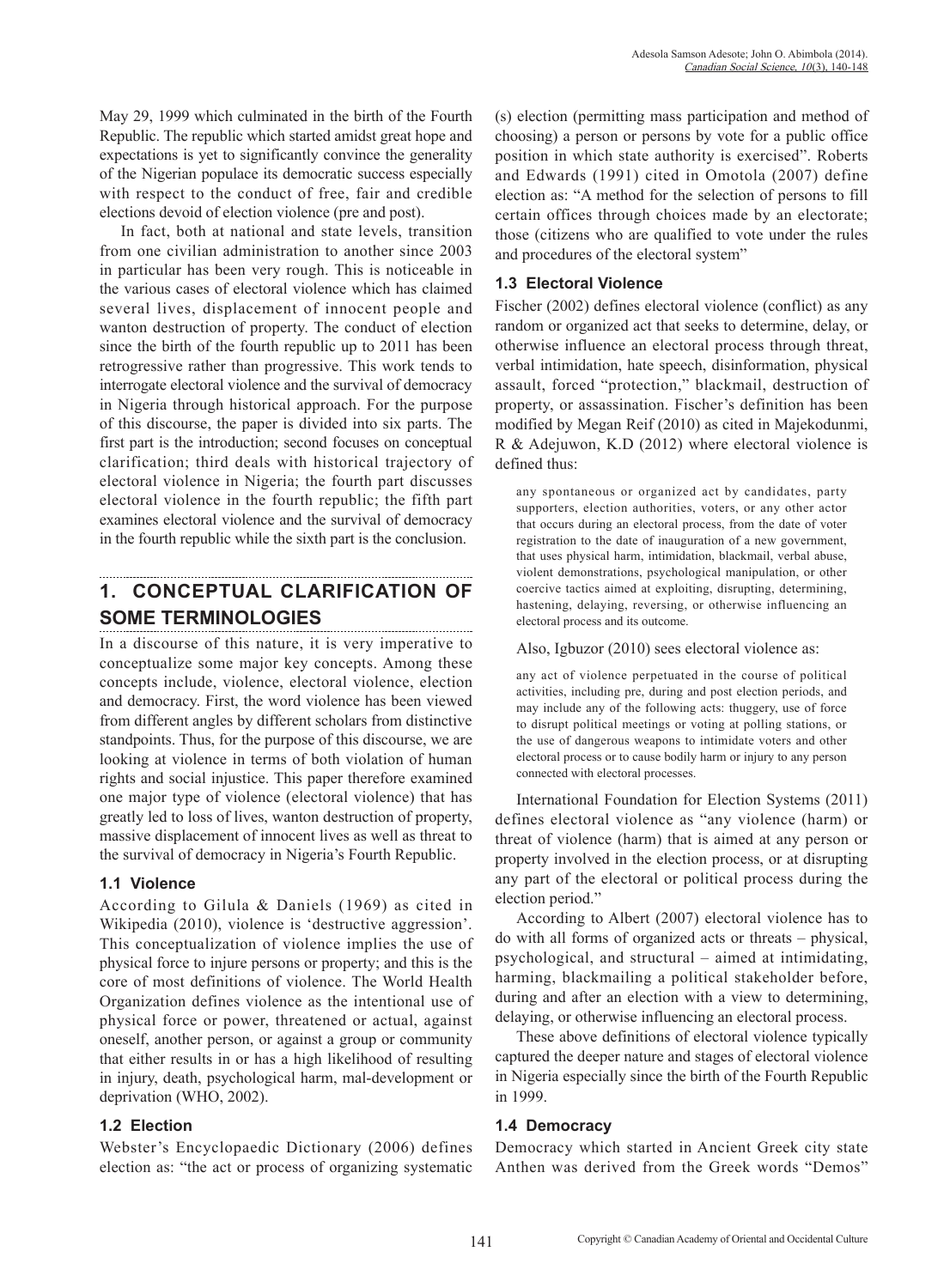meaning "people" and "Kratos" implying "rule". Thus when put together, democracy in Ancient Greek means "rule by the people (Cambridge Encyclopaedia 1990). More importantly, while there is no universally accepted definition of democracy, Dahl et al (2003) cited in Abimbola & Adesote (2012) argued that equality and freedom remain the most important characteristics of democracy since ancient times. They however defined democracy as an egalitarian form of government in which all the citizens of a nation together determine public policy, the laws and the actions of their state, requiring that all citizens (meeting certain qualifications) have an equal opportunity to express their opinion (Abimbola & Adesote, 2012).

# **2. HISTORICAL TRAJECTORY OF ELECTORAL VIOLENCE IN NIGERIA**

The history of political violence (electoral violence inclusive) in Nigeria could be traced to the colonial period. This means that thorough understanding of the problem of electoral violence in Nigeria requires situating it within its political history. Scholars have argued that colonial settings laid the foundation of future political conflict in Nigeria. This argument was hinged on a number of British political experiments in West Africa in general and Nigeria in particular among which were, the introduction of the elective principle in 1922 and on the emergence of the 1946 Richards constitution. For instance, the elective principle, though to a very large extent was non-violent, was too limited with income and residential qualifications, could be a potential basis for violence (Omotola, 2007).

This argument could be corroborated with what happened when elections were held into the regional Houses of Assembly in 1951 across the country. The elections which were held based on the then electoral system introduced by the 1951 constitution led to widespread dissatisfaction among majority of Nigerians in 1952. Thus, in 1953, there was increase in the intensity of political agitation (Falola, et al, 1991). The 1946 constitution paved the way for the division of the country into three regions in which each region was dominated by a major ethnic group. For example, the Hausa-Fulani dominated the Northern region, while the Yoruba and the Igbo dominated the Western and Eastern regions respectively. Thus, within each region, there were numerous other so-called minorities which were at a considerable disadvantage as far as political power was concerned. The emergence of political development in 1950s marked the genesis of electoral violence in Nigeria. In 1951 for instance, elections were held into the regional Houses of Assembly based on the introduced electoral system of the 1951 Constitution. This electoral system created a widespread dissatisfaction among the Nigerians (Falola et al, 1991).

The first and immediate post independence electoral violence in Nigeria occurred during the 1964 general elections, the first election to be conducted after independence. The Northern People's Congress needed the elections to consolidate its power at the centre. The Action Group (AG) also needed it in order to dislodge Chief S.L Akintola from power in the West. The NCNC on its own also wanted to improve its bargaining strength in the East. It became obvious that all the major political parties were adequately anxious to participate in the elections (Falola et al, 1991). By the middle of 1964, two major political alliances had emerged from all the manoeuvres. The NPC and the NNDP founded the Nigerian National Alliance (NNA). The AG and the NCNC constituted themselves into the United Progressive Grand Alliance (UPGA). The 1964 federal election was contested between these major alliances (Ige, 1995). Two main coalitions contested these elections: the Nigerian National Alliance (NNA) made up of the NPC and some other minor parties; the United Progressive Grand Alliance (UPGA) comprising the NCNC, AG, NEPU and UMBC (Falola, et al, 1991).

The campaigns by these coalitions generated much bitterness, acrimony and violence, especially in the west. The elections which were said to have been massively rigged through different means lead to widespread violence/conflicts in the west following the announcement of results by the Chairman of Federal Electoral Commission in person of Mr. Esua. This argument could be corroborated with the address of president Azikiwe and the then Inspector General Police, Mr. Louis Edet. Azikiwe in his Dawn broadcast to the nation, expressed the head of state condemned the way and manner the electioneering was conducted and his disappointment. The politicians in power have no right to employ instruments of power in order to perpetuate their stay in office. The president cited instances where Nigerian citizen had been deprived of their constitutional right to freedom of association. He warned the politicians that: "If they have decided to destroy our national unity, they should summon a round table conference to decide how our national asserts should be divided for it is better that we should disintegrate in peace and not in pieces" (Anifowose, 1972). In a similar view, the inspector general of police, Louis Edet made a nation-wide broadcast reporting that incidents involving violence had reached alarming proportions. He appealed to the politicians to protect Nigeria's enviable reputation as a bastion of democracy in Africa (Anifowose, 1972).

The attendant violence, including arson, looting, killing, wanton destruction of properties and the total collapse of public order especially in the western region, was unprecedented. For example, at Ishokun, Ilesha, twenty school children were murdered on the ground that they were in town to combat an impending riot. Also, at Isho, a village few miles from Owo, sixteen people were killed. As it was in the west, so also it went on in the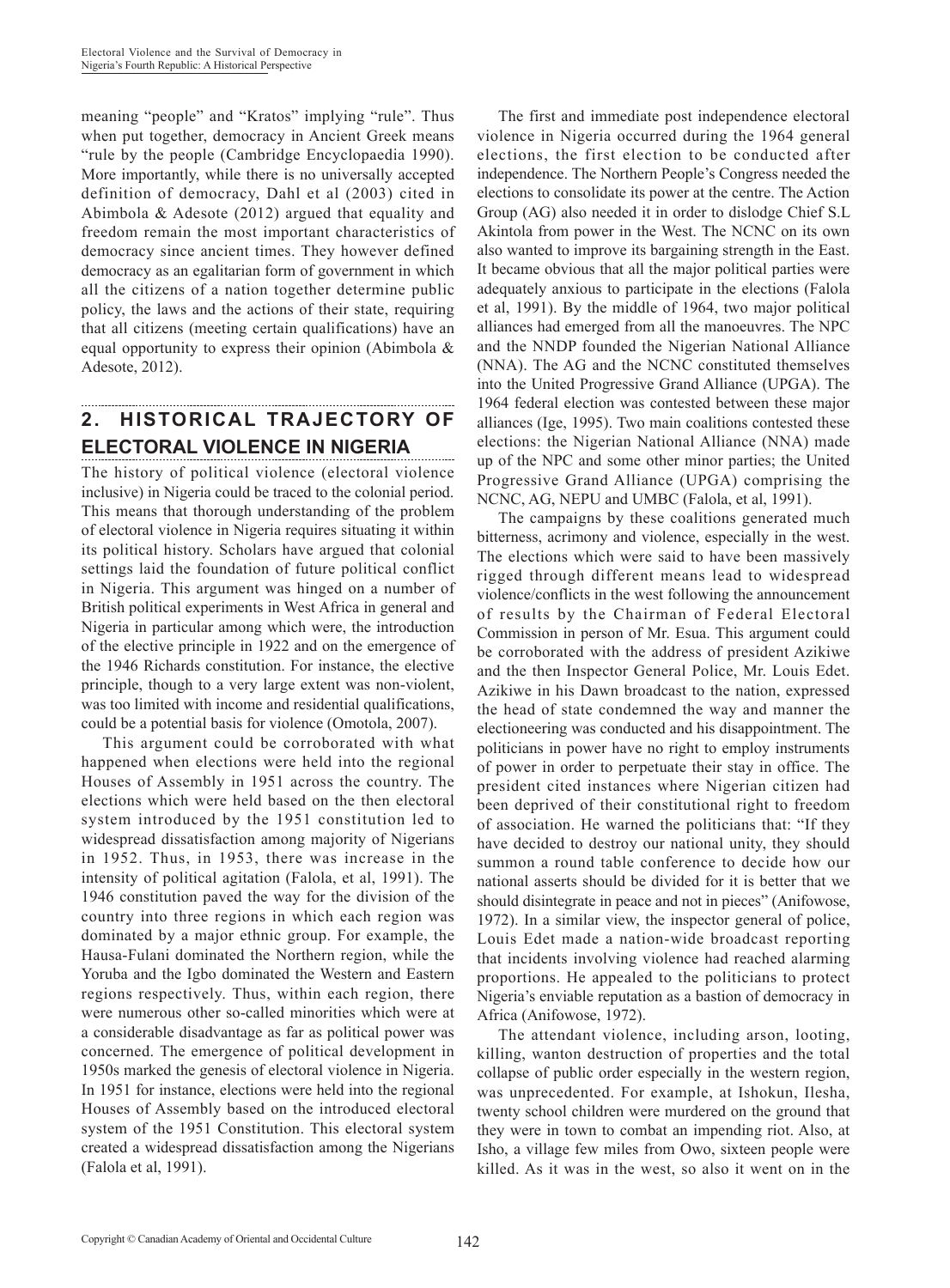Middle Belt. A good example was the second Tiv riot of 1964 (Anifowose, 1972).

The last straw that broke the camel's back was the elections into regional assembly in the west in October 1965. The announcement of the election results by the Federal Electoral Commission, which led to the victory of Chief S.L Akintola of the Nigeria National Democratic Party (NNDP) as against the wishes of many people who expected that Chief Adegbenro of the UPGA led to large-scale widespread violence in the whole of western region on the ground that there were irregularities in the election results. The decision of the federal government to recognize the election thus gave Chief Akintola the power to form a new government. This however made UPGA to embark on a spontaneous and violent demonstration known as "operation wet e" – an operation which required the spraying of houses, cars and persons with petrol and then setting fire to them (Ige, 1995). There were series of protests and demonstrations carried out by angry students, market women, farmers and other groups in most towns and villages throughout the western region, and these were accompanied by looting, arson, killing on an unprecedented scale and burning of houses, vehicles and shops. Anti-governmental placards were displayed, party slogan- Awo! Awo! UPGA! UPGA! -as well as war songs were advanced. In some cases, the demonstration ended in clashes with anti-riot police squad, who did not hesitate to shoot. A typical song by the angry demonstrators was "E jeki a mura ogun, eleyi l on je iya (let us prepare for war, this is an insulting behaviours) (Anifowose, 1972). The high rate of electoral violence (pre and post) following the 1964 and 1965 elections were said to have contributed in no small measure to the collapse of the first Republic (Osaghae 1998; Akinwumi 2004).

The electoral process of the second republic (1979– 1983) was equally led to various cases of electoral violence across the whole of Nigeria. The most important one was the second election that was conducted after the first administration in 1983. The structure of politics, despite the alteration in the structure of the federation from three (and later four) regions of the first republic, to nineteen states, was still largely driven by ethno-religious forces, where each party maintained its stronghold in a given regional/ethnic domain (Omotola, ). For example, the National Party of Nigeria (NPN) dominated the Northern region, the Unity Party of Nigeria (UPN) dominated the Western region while the National Council of Nigeria Citizen (NCNC) dominated the Eastern region (Abimbola & Adesote, 2012). The National Party of Nigeria (NPN), obviously NPC's successor, controlled the federal government between 1979 and 1983. In the 1983 elections, it wanted to extend its reach to other regions, either by hook or by crook. The attempt to achieve this underscored the massive rigging of the 1983 elections, which resulted in an unprecedented outbreak of violence in the Western region, where the Unity Party of Nigeria (UPN), AG'S successor, held sway (Omotola, 2007). In the then Oyo and Ondo States, the two UPN states were declared for the NPN. This announcement led to unprecedented violence, in which a writer simply described it as 'the house of war' (Barbarinsa 2002). Although Ondo state was later returned to UPN at the Election Tribunal, series of violence that accompanied the disputed election results following various cases of alleged irregularities in the conduct of the election led to the collapse of the second republic; thus giving the military the opportunity to seize power on 31 December 1983.

This discourse would be incomplete without having a look at the aborted Third Republic. Prior to the Presidential election in 1993, the local government and gubernatorial elections had already been conducted in preparation for the birth of the third republic. It is known fact that Nigeria since independence has never had any peaceful election devoid of violence and other electoral vices. Thus, the 1992/1993 elections were no exception. Meanwhile, the circumstances that led to the aborted Third republic revealed that Gen. Ibrahim Babangida, a dictator, in spite of his long transition programme, had no intention of handing over power to the civilian. This became known when he annulled the June 12, 1993 presidential election which was internationally acclaimed as free and fair; and as well described by local observers as the fairest election in the post colonial Nigeria. The annulment of the election caused series of crises especially in the Western part of Nigeria championed by some groups such as NADECO among others. The post electoral violence which followed the annulment of the June 12, 1993 election was what forced Gen. Ibrahim Babangida to form an Interim National Government (ING) headed by Ernest Shonekan, who was later overthrown in what was regarded as peaceful coup on November 17 1993 by General Sani Abacha. This development made the Third Republic an aborted republic (Abimbola & Adesote, 2012).

The above historical analysis of the electoral violence in the post colonial Nigeria in particular contributed immensely to reasons why democracy in the first two major republics (first and second) could not only be consolidated but also be sustained. It could also be argued that the electoral processes as well as the kind of party politics (popularly known as zero sum game, winner takes all syndrome) played in the two republics were parts of the reasons why democratic rule could not be sustained.

## **3. ELECTORAL VIOLENCE IN THE FOURTH REPUBLIC, 1999-2011**

Before we begin to examine various cases of electoral violence that have plagued the fourth republic since 1999, it is important to briefly have a glimpse of the birth of the republic. The process that eventually culminated in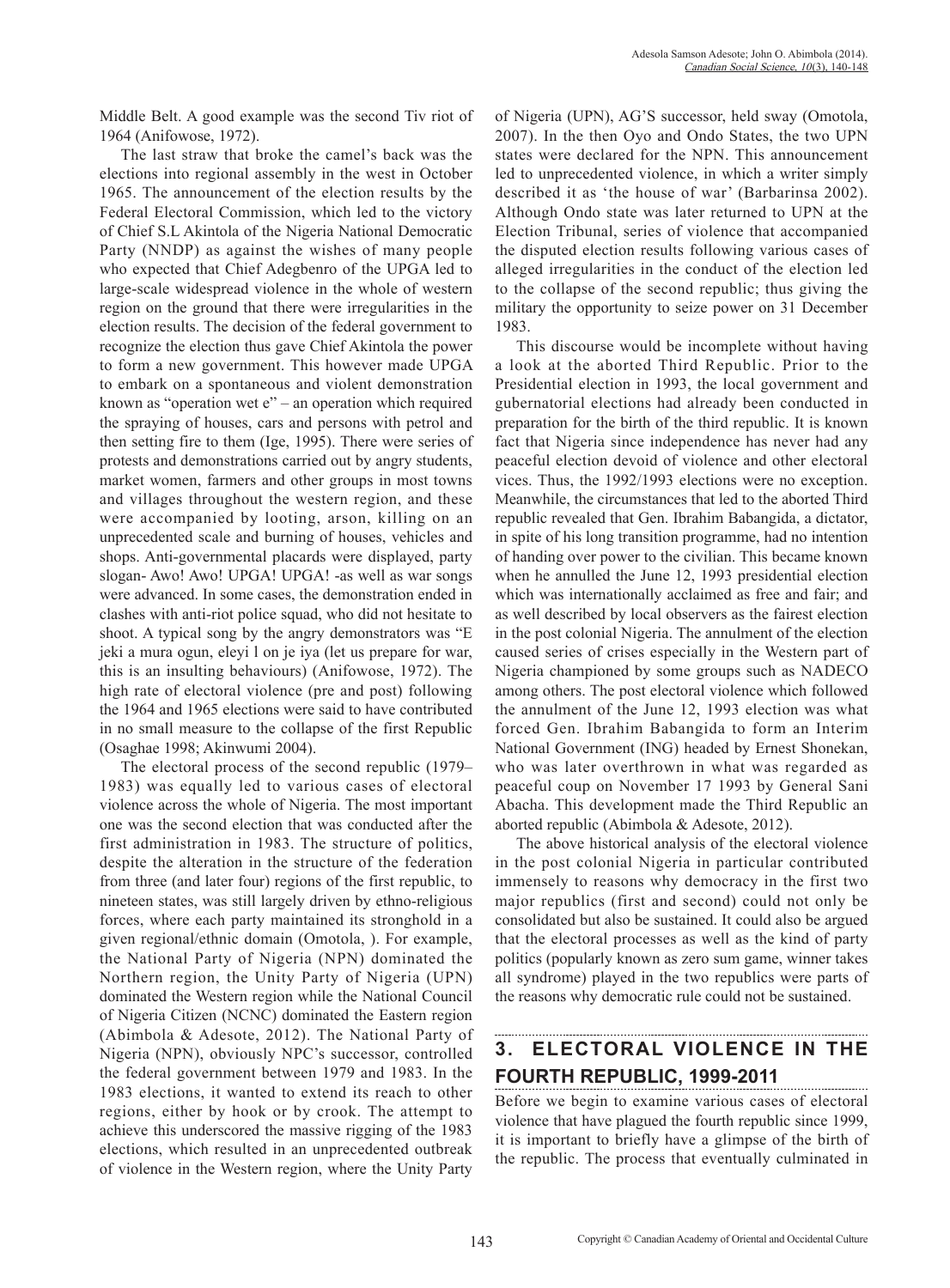the birth of the Fourth Republic began as a result of the sudden death of Late Gen. Sanni Abacha on June 8, 1998, thus paving for the emergence of General Abdulsalam Abubakar as the new Head of State of Nigeria. Subsequent upon his emergence, Gen Abdulsalam announced that he would hand over power to the democratically elected president on May 29, 1999. In the pursuance of the transition programme, General Abubakar, dissolved the initial five political parties registered by the Abacha's regime, cancelled all the elections that were conducted and thus, set up another electoral body known as Independent National Electoral Commission (INEC). The electoral body was set up initially to grant provisional registration to nine political parties, with the condition that after the local government elections of that year, those that had 10% votes and above in at least 24 states of the Federation would qualify to contest the subsequent State and Federal elections. Eventually, only three political parties that is, the Alliance for Democracy (AD), All Peoples Party (APP) and Peoples Democratic Party (PDP) that were registered (Dode, 2010 ; Abimbola & Adesote, 2012).

Within nine months of inception, the regime of Gen. Abdulsalam successfully completed a transition to civilian administration by conducting several elections including the presidential election of April 1999 and thus handing over power to Chief Olusegun Obasanjo of the PDP on May 29, 1999. The emergence of Chief Olusegun Obasanjo as the third executive president of Nigeria of marked the genesis of the fourth republic. The need therefore to nurture the nascent democracy to maturity such that it could no longer be reversed or eroded like what happened during second republic became a major challenge to the new government.

The conduct of free, fair and credible periodic elections by unbiased electoral body including its umpire as well as other electoral officials and the adherence to democratic principles of governance remain major factors responsible for the avoidance of electoral violence in any democratic society. These two major factors were the challenges which the fourth republic had been contending with since its birth in 1999 up till 2011 general elections. It is against this backdrop that we shall examine various electoral violence vis-à-vis elections that were conducted in Nigeria since the birth of the fourth republic with major emphasis on the 2003, 2007 and 2011 elections.

Since the birth of the fourth republic in 1999, three general elections were said to have been conducted under a civilian administration in the country in which one can say that democracy was actually consolidated. In other words, the years between 2003 and 2011 witnessed the successful transition of one civilian administration to another. For instance, in 2003, a presidential election was conducted and the incumbent president, Chief Olusegun Obasanjo of the PDP was declared the winner by INEC. In 2007, Late Alhaji Umaru Yar'Adua of the same PDP was also declared by INEC as the President elect. In April 2011, another presidential election was conducted by INEC in which Dr. Goodluck Jonathan of the PDP, who was initially sworn in first as, Acting President following the critical condition of Late president Umaru Yar'Adua, and later as a substantive President after its death also contested and was declared winner of the election by INEC.

Though democracy was consolidated in the period between 2003 and 2011 because, there was no military welcome back, various elections conducted during the period were not devoid of different kinds of electoral malpractices which led to a number of electoral violence culminating in the killings and displacement of many innocent lives and destruction of property which worth billions of naira. Effort would be made to cite various cases of electoral violence that took place in Nigeria between 2003 and 2011.

It has always been argued that one of the fundamental problems facing majority of post-colonial African states is that of how to sustain and consolidate their democracy through credible elections (Nzongola-Ntalaja, 1989). Evidences have shown that in the whole of African continent, only few states could lay claim to have genuinely conducted free and fair elections that were universally perceived. Thus, election administration that will achieve governmental legitimacy and as well prevent electoral violence after polls has always been a major serious concern to not only electoral scholars (Kolawole, 2007), but also many lovers of democracy. It is on this submission that the three general elections that were conducted in Nigeria stands.

The first major general election to be conducted by a civilian administration in Nigeria's fourth republic was in 2003 under the administration of President Chief Olusegun Obasanjo. The 2003 general election was not only said to have been one of the most corrupt and fraudulent elections to be conducted in the post colonial Nigeria (Kurfi, 2005). The election was also characterised by different types of electoral frauds which range from ballot stuffing, intimidation, killing, and assassination among others. The election was a triumph of violence. A number of people have argued that there were no elections in 2003 but merely the intimidation of voters and the selection of already decided winners by elites and caucuses (Abimbola & Adesote, 2012). Both internal and external observers were unanimous on the unfairness of the competition in the electoral process which was said to have been manipulated by the so-called ruling party, Peoples' Democratic Party. For example, according to the Human Right Watch's report, between April and May 2003, about one hundred people were said to have been killed and many more injured during federal and state elections in Nigeria and that most of the violence was perpetrated by the ruling PDP and its supporters (Human Rights Watch, 2004). The subsequent local government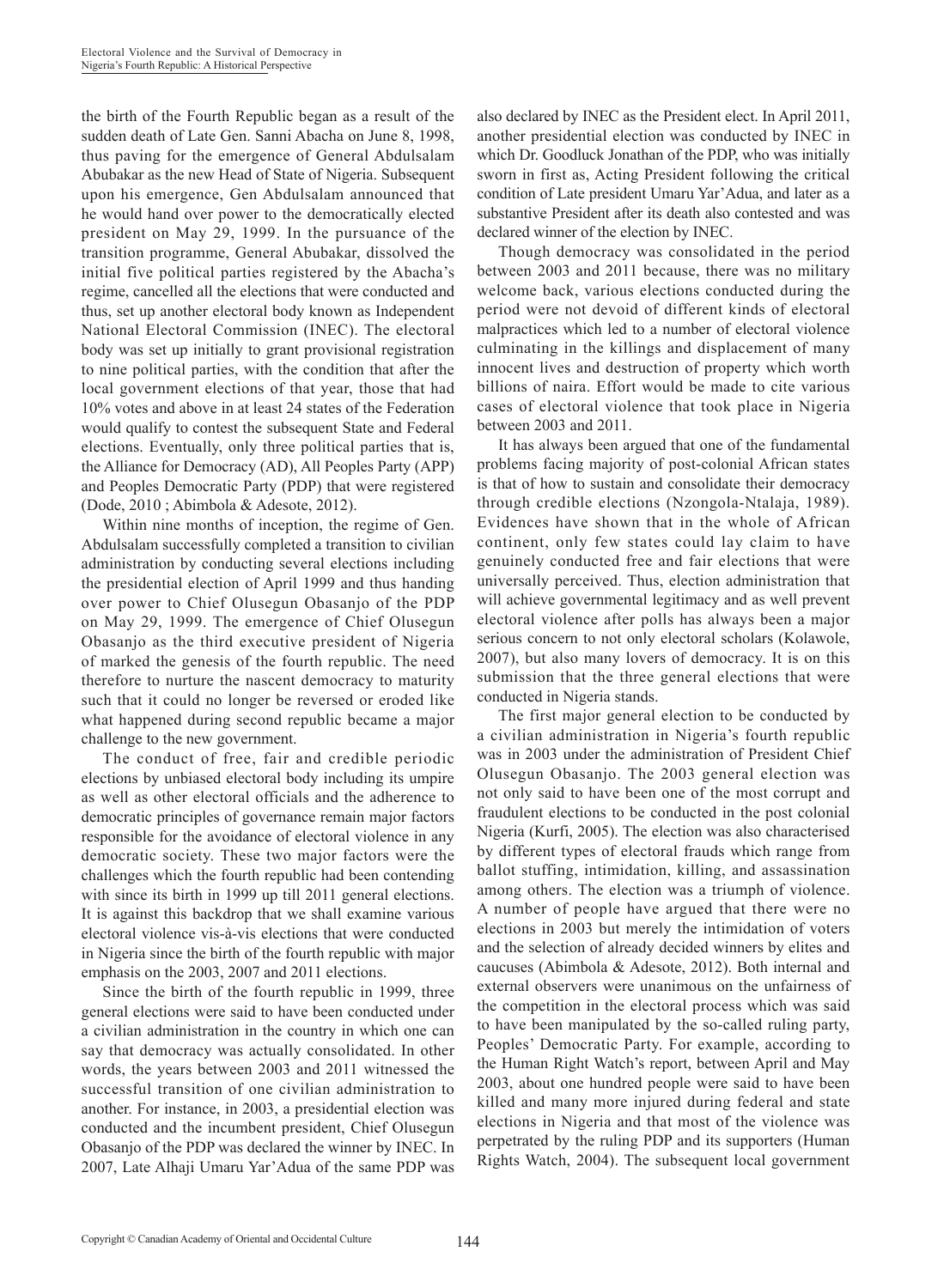election which was conducted across the country in the following year also witnessed electoral violence. USIP noted that violence during the 2003 election cycle was more blatant and widespread and marked the unchecked proliferation of another worrisome development; the hiring and arming of militias to serve narrow political ends.

Also, the Transition Monitoring Group (TMG), a coalition of over ninety civil society groups, in its report on the 2003 general elections, gave a vote of no confidence in the elections. The group declared in its report that "…Twenty-nine of the registered political parties that either contested or did not contest the elections have variously rejected the results as announced by the INEC declaring the results as fraudulent. Both Domestic and International Election Observers documented massive irregularities that characterised the elections and refused to endorse the elections as free and fair. Some political parties and their candidates decided to challenge some of the results before the various Election Petition tribunals and have gone ahead to do so while others declared "mass action" to pressure a government without popular mandate to abdicate power" (TMG,2003). This could be corroborated with the submission of Agbaje and Adejumobi (2006), who argued that the electoral fraud that was staged in 2003 general elections was more sophisticated than that of 1983 general elections.

In 2007, the second election under the fourth republic was conducted. Rather than getting better, in spite of series of negative reports by both internal and external observers against the 2003 general elections, the 2007 general elections turned out to be the worst election to have been conducted in the post colonial Nigeria. In the run-up to the elections, there were several incidence of pre-electoral violence leading to political killings, bombings and armed clashes between supporters of rival political parties. Evidences showed that between June and August 2006, about three gubernatorial candidates were assassinated (Omotosho, 2007) among which Dr. Ayo Daramola, PDP gubernatorial candidate of Ekiti State was among.

The outcome of the general elections of 2007 was said to be flawed elections. In fact, election was worse than the 1999 and 2003. The scale of electoral violence (pre and post) was unprecedented. Good examples of cases of pre-electoral violence in the 2007 election are captured by IFES-Nigeria and the Human Right Watch. For instance, the IFES-Nigeria collected, documented and reported different incidences of electoral violence in Nigeria, and thus put the total at 967, which included 18 deaths from January 13 – April 30 2007 (IFES-Nigeria, 2007). The Human Rights Watch also highlighted incidence of pre-electoral violence in the run-up to Nigeria's April 2007 elections which was beset by political killings, bombings and armed clashes between supporters of rival political factions (Human Rights Watch, 2007). Instances of irregularities in the conduct of the election which invariably engendered electoral violence were noticeable in the recourse to courts by aggrieved parties as well as the reports of various local and foreign observers, electoral scholars and even in the speech of elected president.

Animashaun (2008), argued that there was massive irregularities in the 2007 general elections and it was characterised by inflation of voting figures, declaration of result where elections were never held or not conclusive, intimidation of voters as well as manipulation of the security services. According to former governor of Anambra State, Dr Chukwuemeka Ezeife, while commenting generally on the status of democracy in Nigeria as cited in Adeyemo (2009) opined that:

*...*democracy is associated with elections. How have the elections gone since 1999 till date? The 1999 elections were disputed but it was vastly better than the 2003 elections. People shouted foul about the 2003 election but that was infinitely better than the non election of 2007. Each election has been worse, more flawed than the one before it. We cannot be getting a democracy by running further away from it.

Late President Umaru Yar'Adua also at his inaugural speech admitted that the 2007 general elections were flawed (Abimbola & Adesote, 2012). The evidence of this was seen in the various steps he took subsequently after its assumption. First, he inaugurated twenty-one members of Electoral Reform Committee, headed by justice Uwais to see to the problem of electoral process in the country. Second, he ensured the Independence of Judiciary which was noticeable in the various judgements dispensed at both Tribunal and Appeal courts over electoral irregularities. Examples of this were the loss of Edo, Ekiti, Osun and Ondo States to Action Congress of Nigeria (ACN) and Labour Party respectively (LP), which were initially declared to have been won by PDP according to INEC (Aniekwe, et al, 2011)).

Though the 2011 general elections were generally acceptable by both local and foreign observers to be partially fair when compared with the 2003 and 2007 general elections which conducted under the fourth republic, the election witnessed two major stages of electoral violence, the pre-election period (that is, period of registration, campaign, election day) and the post election period (that is, after the announcement of results). At the state level, there were several cases of pre-electoral violence which led to the brutal murder of some people. A good example of this was the case of pre-electoral violence in Akwa Ibom state in March 22, 2011 which led to the setting up of Presidential Investigation Panel to investigate the remote and immediate causes of the violence and proffer solutions to nip future occurrence in the bud and the way forward. According to a report, some parts of the Akwa Ibom state, particularly in Ikot Ekpene and Uyo were engulfed by a reign of violence which was unprecedented. Thus, by the time the dust of the mayhem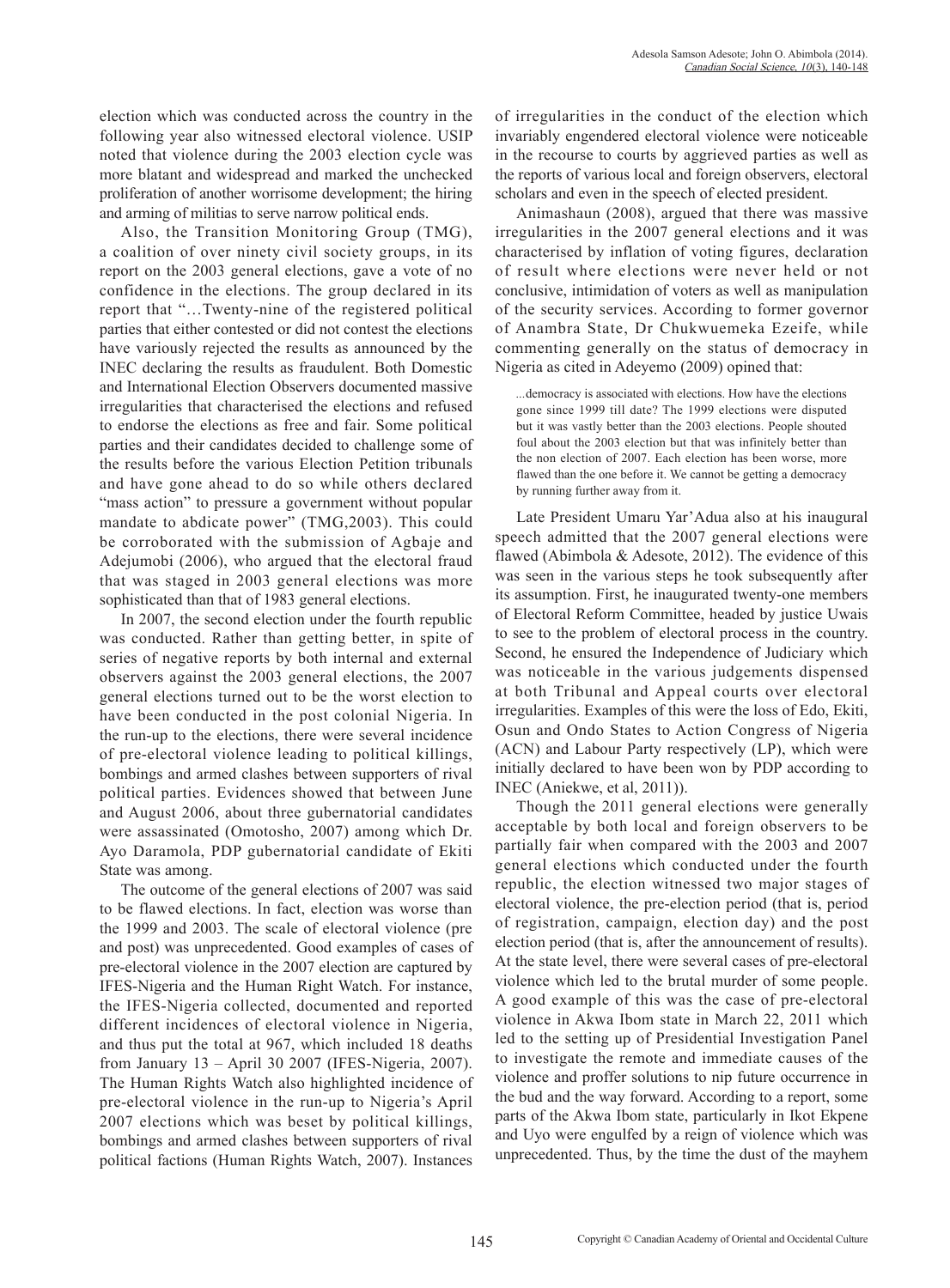settled, according to officially confirmed Police report two supporters of the Peoples Democratic Party (PDP), Etop Nicholas Idiong, a trader and Daniel Udo Akpan, a commercial motorcyclist were brutally murdered in Ikot Ekpene while several people sustained various degrees of injuries. Also, Nsemo Ita Ekong, an Akwa Ibom Transport Company bus driver was recovered shot dead in his vehicle on Abak road and several persons were injured in Uyo. Other loses suffered included property worth billions of Naira which were destroyed during the politically motivated rampage. The property included: 200 brand new Peugeot 307 cars; 500 brand new tricycles; the Goodluck/Sambo Campaign office which was burnt down by the rampaging mob; Fortune International High School owned by Senator Aloysius Etok which was razed down with school children in session and over 20 Toyota Hiace buses belonging to the PDP and Godswill 2011 Campaign Organization, nine Hilux jeeps belonging to the Government of Akwa Ibom State which were either completely destroyed or vandalized (Official Gazette of Government of Akwa Ibom State, 2012).

At the national level, the announcement of the April 2011 Presidential election result by INEC in which President Dr. Goodluck Jonathan of the PDP was declared the winner led to violence (post electoral violence) especially in some parts of Northern Nigeria, such as Bauchi, Yobe, Maiduguri, Kaduna among others. The post electoral violence that accompanied the 2011 general election resulted in the killing of about ten corps members in Bauchi state (Abimbola & Adesote, 2012). Beside this, there were other cases of electoral violence over the 2011 election. It was a result of the magnitude of the preelection violence in Akwa Ibom State and the mayhem that had rocked several parts of the country before and after the April 2011 general elections that compelled President Goodluck Jonathan to set up a 22-man panel under the chairmanship of Sheikh Ahmed Lemu to look into the various crises. Specifically, the Panel was mandated to identify those responsible for the pre-election violence in Akwa Ibom State as well as the other electoral violence that greeted the election especially in some Northern states in the country.

## **4. ELECTORAL VIOLENCE AND THE SURVIVAL OF DEMOCRACY IN NIGERIA'S FOURTH REPUBLIC: LESSONS FROM OTHER AFRICAN COUNTRIES**

The place of free, fair and credible election in the sustenance of democracy most importantly in a democratic society cannot be overemphasized. This is because, it not only offers a government a unique opportunity for legitimacy, but, also serves as a transitory process in stable democracies. This is why electoral scholars like Adigun Agbaje, 2006, Shola Omotola, 2007 among others often argued that the significance of fair and fair elections as a critical element of democracy cannot be overstated. Besides, in a liberal democracy, electoral process always gives room for the formation of groups popularly called political parties which are expected to possess some basic characteristics like political ideology, sincere political manifestoes, party discipline, strong internal democracy among others (Abimbola & Adesote, 2012). Thus, competition among these political parties is seen as part and parcel of democracy because it helps to strengthen the quality and level of their service to the people. It is when politics is not being played according to the acceptable democratic principles that it generates into unprecedented violence.

Historically, the use of violence (pre and post) in elections is not peculiar to recent and emerging democracies in developing world in general and Africa in particular. For example, in the eighteenth and nineteenth centuries England and America, there were documented cases of electoral violence where force and intimidation were used as a tactical means of winning elections (Seymour C, et al, 1918). One basic fact remains that violence in elections has always been a major threat to the sustenance or stability of a democracy. With respect to African continent, new democracies in this continent especially since the 1990s which was termed as the third wave of democracy have been confronted with series of electoral violence that had resulted in the killing/death and displacement of many innocent lives. Examples of this are noticeable in the cases of Zimbabwe, 2000, 2005, 2008; Zanzibar 2005, 2010; Kenya, 2007, among others (Chaturvedi, 2005, Khadiagala 2008, Waki Report 2008, and USIP, 2010). For example, the 1998 elections in Lesotho led to a post—election conflict nearly brought the country to a civil war situation. This situation was only contained through the diplomatic and military interventions of South Africa and Botswana. In 2007, the elections were similarly accompanied by violence (Matlosa, 2007). Also, the disputed presidential elections in 2007 in Kenya threw her into a post—election violence which, in only two months, claimed more than 1200 lives and displaced an estimated 350,000 people (USIP, 2010).

More importantly, high degrees of conflict or continuous electoral violence are capable of creating political unrest and as result instability; and slow the sustenance and consolidation of democracy as well as development. This could be seen in what happened in some of the countries in African mentioned above. For instance, an analysis by Afrobarometer of Africans' view of democracy suggests that poor elections are to blame for dissatisfaction with elections as means to attain political representation. Thus, among the eighteen countries surveyed by Afrobarometer*,* the three countries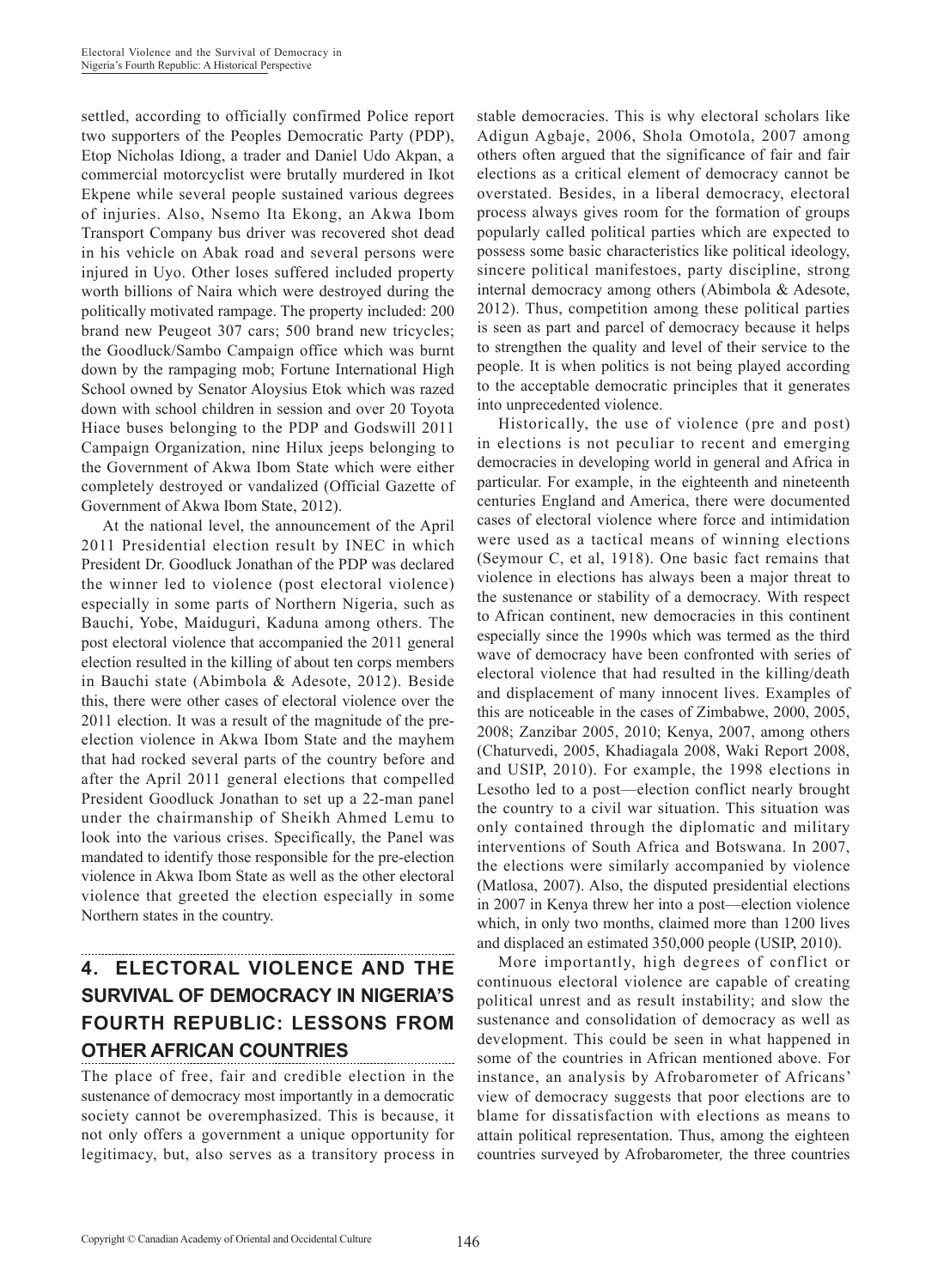where elections have been relatively free of violence— Ghana, Botswana, and Namibia—are the most satisfied with elections as a means to engage the government. On the other hand, Zimbabwe, Nigeria and Zambia, where elections have been more violent and controversial, are the least satisfied (Afrobarometer*,* 2006). The implication of this lack of satisfaction is democratic instability. A good example of this was the case of Cote d' Ivoire in the 2011/2012 presidential elections between the then incumbent president, Gbagbo and the current president, Alassane Quattara .

The above examples of several cases of electoral violence in some countries in Africa and how it had threatened the consolidation and sustainability of their democracy should serve as big lessons to Nigeria especially as she prepares for 2015 general elections. The notion that "better a sham election than no election at all" for the purposes of ensuring the continuity of democracy as well as the view that worst civilian government is better than the best military regime should not be taken for granted. This could be dangerous.

## **CONCLUSION**

The foregoing discourse has critically examined electoral violence and the survival of democracy in Nigeria's fourth republic from the historical perspective. The paper argues that one of the major factors that was responsible for the fall and collapse of the first and second republics in the post colonial Nigeria was massive electoral irregularities which led to unprecedented electoral violence. It discusses several cases of electoral violence since 1960 up till the birth of the fourth republic. The discourse posits through the historical perspective that the Nigerian politics since independence have been characterised by pervasive struggle for political control irrespective of their negative consequences.

Despite the fact that the most recent electoral exercise in the country, the April/May 2011 general elections and the 2012 gubernatorial elections in Edo and Ondo States showed elements of improvement and possibly restoration of hope in the democratization process which was though applauded by foreign observers, the elections especially the April 2011 presidential election led to post-election violence. The paper submits that, for democracy to survive in Nigeria there is need for building the institutional capacity of the electoral commission, comprehensive and broad based electoral framework, constant and frequent political education and enlightenment. Electoral competition should not be seen as a do or die affairs as championed by former President, Chief Olusegun Obasanjo during the run-up to the 2007 general election. A good lesson should be learnt from the just concluded presidential election in Ghana, a neighbouring West African country where though the competition was keen, it was devoid of ethnic chauvinism and religious sentiment.

It concludes that the survival of democracy as well as its consolidation involves adherence to the ideals and principles of electoral process as practised in ideal democratic societies (Schedler, 1998). Also, moving a step further towards completing and deepening democracy is measured by high expectations of regime continuity (Schedler, 1998). Thus, the attainment of these objectives involves three core elements of structural, behavioural and attitudinal foundations of democratisation (Schedler, 2001). While the structural elements emphasise issues of socio-economic prosperity where poverty is kept to the barest minimum and institutional parameters such as periodic, competitive, free and fair elections, a multiparty system and the rule of law, the behavioural foundations relate to the proven capacity of 'democrats' to roll back anti-democratic challenges. This demands that no major political actors violate basic democratic rules anymore (Schedler, 2001), by having recourse to electoral violence, the rejection of elections or the transgression of authority, thereby putting the survival of democracy at great risk. The third element is the attitudinal foundations that encompass what Andreas Schedler called the basic normative, strategic and cognitive elements required to sustain democracy. The normative elements include democratic legitimacy, defined as the genuine, noninstrumental, intrinsic support for democracy by political elites as well as citizens. The strategic elements entail the ability to mediate in and transform the usual conflicting relationship between democrats and anti-democrats in a consensual way, so that all can work in the interests of the democracy project (Schedler, 2001).

### **REFERENCES**

Abimbola, J. O., & Adesote, S. A.(2012). Political parties and the quest for good governance in Nigeria. In V.O. Edo & E. F. K. Salami (Eds.). *Issues and trends in Nigeria's development*  (Chapter 18, pp.248-265). A Festschrift for Rev.Fr. Abiodun, F. Akinseye. Ibadan: John Asher Publishers.

- Adeyemo, A. (May 29,2009). Paris, gains of a decade of democracy. *This Day Newspaper.* p.25.
- Afrobarometer. (May 2006). *Citizens and the state in Africa: New results from Afrobarometer, Round 3* (Working Paper No. 61). p.12.
- Agbaje, A., & Adejumobi, S. (2006). Do votes count? The travails of electoral politics in Nigeria. *Africa Development, XXXI*(3), 25-44.
- Akinwumi, O. (2004). *Crises and conflicts in Nigeria: A political history since 1960*. Münster, Lit Verlag.
- Albert, I. O. (2007). Reconceptualising electoral violence in Nigeria. In I. O. Albert, D. Marco & V. Adetula (Eds.). *Perspectives on the 2003 elections in Nigeria*. Abuja, IDASA and Sterling- Holding Publishers.

Amnesty International Report. (2008).

Aniekwe, C. C., & Kushie, J. (2011). *Electoral violence situational analysis: Identifying hot-spots in the 2011*